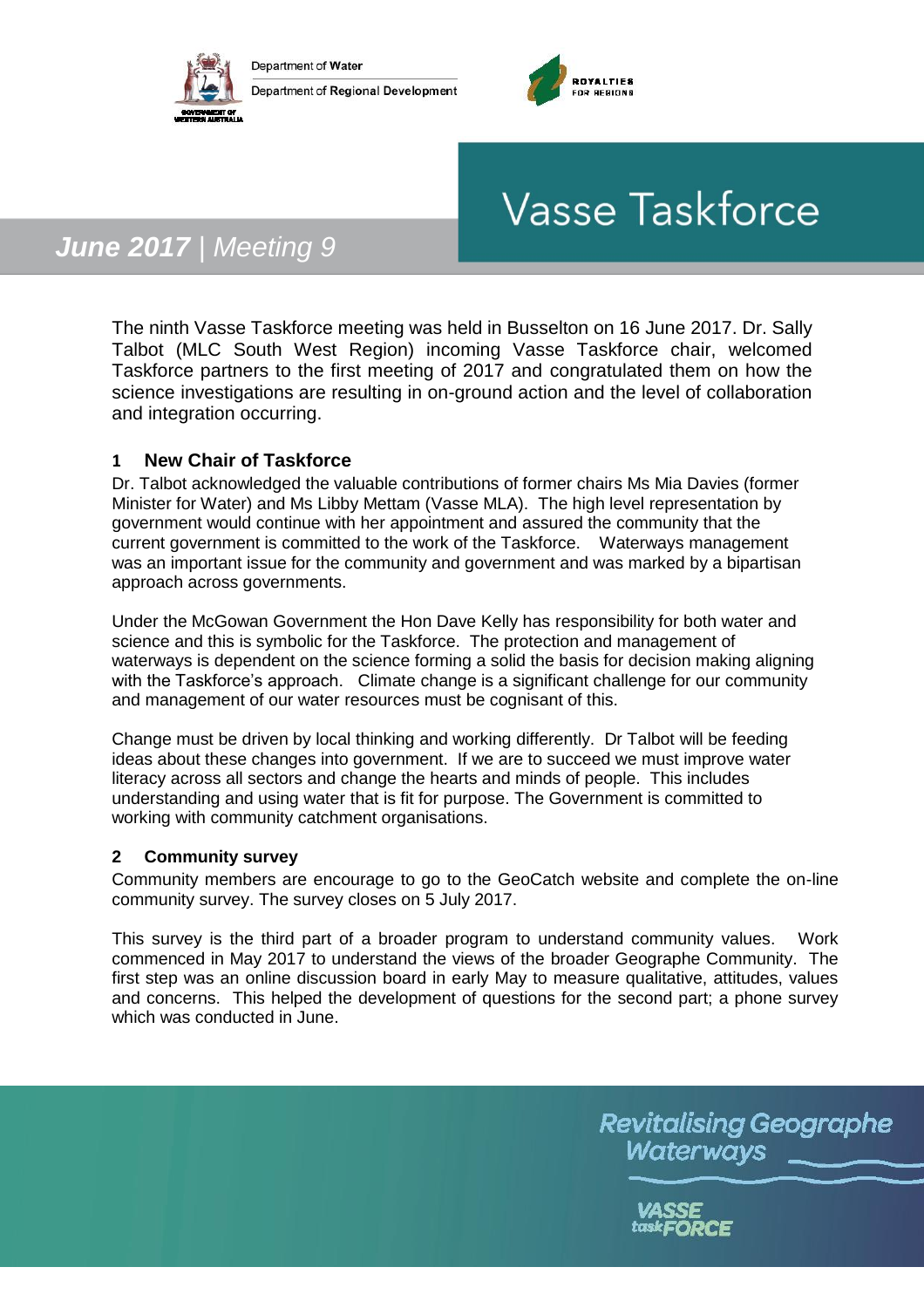#### **3 Sediment investigations**

Taskforce partners have worked together to remove sediment around the Vasse Surge Barriers. The Water Corporation, Department of Water and City of Busselton have worked collectively, combining their knowledge, resources and streamlining approval processes to enable new technology to be applied to sediment removal.

In late 2016 multiple sediment cores were taken and provided information on the depth and extent and make-up of the sediments. After being briefed on the results of the work the Water Corporation committed its existing maintenance funds to remove sediment behind the Vasse Surge Barriers.

A new approach was used with a small scale vacuum pump system reducing disturbance of the sediment and therefore risk to fish due to reduced oxygenation in the water column. Sediment was transported to the Busselton Wastewater Treatment Plant where it is dried as part of the waste treatment process.

The Taskforce is now looking to undertake sediment investigations in the lower sections of the Lower Vasse River to determine sediment composition, particularly potentially acid generating materials, to value add to work previously undertaken by the City of Busselton.

#### **4 Water treatment trials in the Lower Vasse River**

Results from last summer's small scale treatment trials using the phosphorous binding hydrotalcite-clay in the Lower Vasse River adjacent to the City of Busselton offices are promising and in 2017/18 the trial will be scaled up to test how effective the new clay works in a more open situation.

The product can be applied to an existing algal bloom and the new clay also has the advantage by covering the sediments and stopping nutrients from being released.

Final results of the work will give the City of Busselton another option to help manage the Lower Vasse River.

#### **5 Soil amendment trials**

The City of Busselton, Department of Water, Water Corporation and the turf industry have come together to establish three trail sites to measure the effectiveness of Iron Man Gypsum (IMG) in mitigating nutrient loss, test the logistics associated with use of the product; and evaluate land holder satisfaction:

- In-drain treatment of soluble phosphorus in drain flows
- Top-dress IMG into existing turf
- Sub-surface treatment of soluble P beneath sporting complex

Iron Man Gypsum is a by-product of the mining industry. The Taskforce endorsed the trial site chosen and other opportunities to progress the commercial use of soil amendments.

## **6 Reconnecting Rivers and Toby Inlet Modelling**

The Reconnecting Rivers and Toby Inlet Modelling work that was presented to the community in 2016 has now been assessed against flow rates and also nutrient loads. A successful solution needs to address both aspects. If additional water is being used to flush the rivers it is important that it is of good quality and does not add nutrients to area or the sediments. The report is being finalised and the Taskforce will be making recommendations to the City of Busselton on the best solutions and also the options which are not recommended.